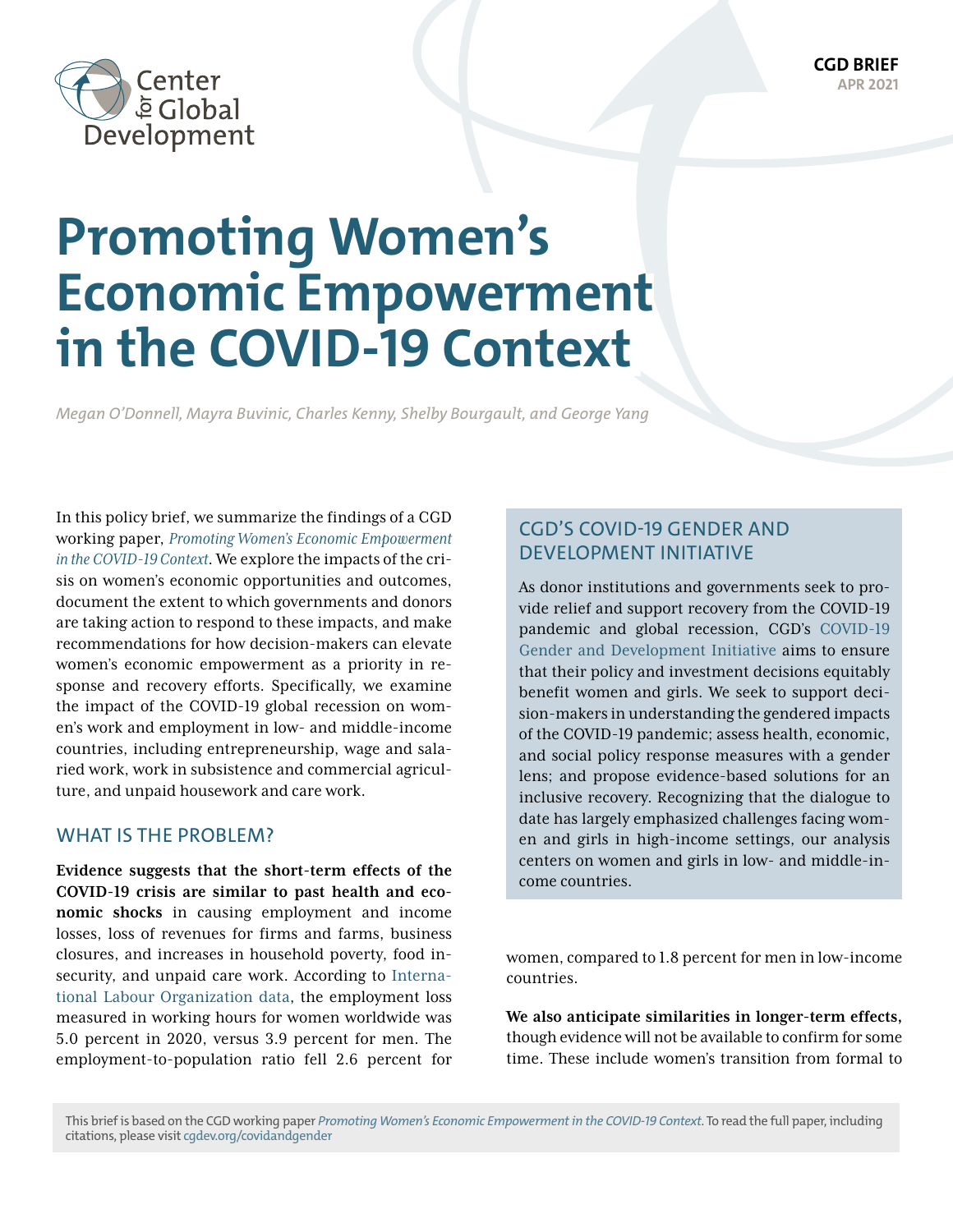informal work, transition from cash to subsistence farming, and increased reliance on women's groups to weather the shock and promote resilience. As the crisis negatively impacts employment outcomes for adult women, younger women and girls witness these impacts and may be discouraged to pursue further education, employment, and other opportunities.

**However, diverging from past crises, sectors where women predominate as entrepreneurs and wage workers have been harder hit,** and we have yet to observe an "added worker effect" among low-income women to help families cope with loss of household income. Women-owned firms face additional barriers to accessing government support, and are more likely to close, many citing difficulties with managing additional unpaid care work. Facing a lack of income-generating opportunities, women are instead depleting their savings and relying on borrowing to make ends meet.

**Preliminary findings are based on limited data, especially for low-income countries and the informal workforce.** Data collection efforts in the COVID-19 context are likely to replicate long-standing measurement challenges around women's paid and unpaid work and add sampling biases linked to the use of phone surveys as the primary collection method, suggesting that the emerging evidence is not capturing adequately the impact of COVID-19 on the poorest women and girls.

## WHAT ARE DONORS AND POLICYMAKERS DOING IN RESPONSE?

**Just over 10 percent of governments' social protection, labor market, and fiscal and economic policy response measures target women's economic security.** According to data reflected in the [COVID-19 Global Gen](https://data.undp.org/gendertracker/)[der Response Tracker,](https://data.undp.org/gendertracker/) of those labor market measures identified as gender-sensitive, about 70 percent focus on support to enterprises and cooperatives, with fewer focused on job protection, creation, and skills training; digital and financial inclusion; and agriculture. A small subset of labor market measures focus on addressing unpaid care work, but no unpaid care-focused measures are from low-income governments, and just two are from lower-middle-income countries.

**Figure 1. Social protection, labor market, and fiscal and economic policy response measures**



**Measures not addressing women's economic security** ■ Measures addressing women's economic security

Source: COVID-19 Global Gender Response Tracker

**To complement national data, we review project documents from multilateral development banks (MDBs) to gauge the extent to which MDBs are integrating gender into their COVID-19 response efforts.** Of 195 projects identified (approved between March and December 2020 by the World Bank, African Development Bank, and Asian Development Bank), 60 projects contain economic response/recovery components (most focus on addressing the pandemic's direct health effects). Of those with publicly available project documents, 41 projects include gender-focused indicators and 39 include gender-focused targets (though just 16 are at parity). Most (about 60 percent) of projects include gender-focused indicators and targets regarding support to firms, and 44 percent have a focus on job protection, creation, and skills development. Fewer focus on financial and digital inclusion and agriculture, and just one focuses on unpaid care work support.

**Figure 2. MDB projects with economic response components, March 1– December 31, 2020**

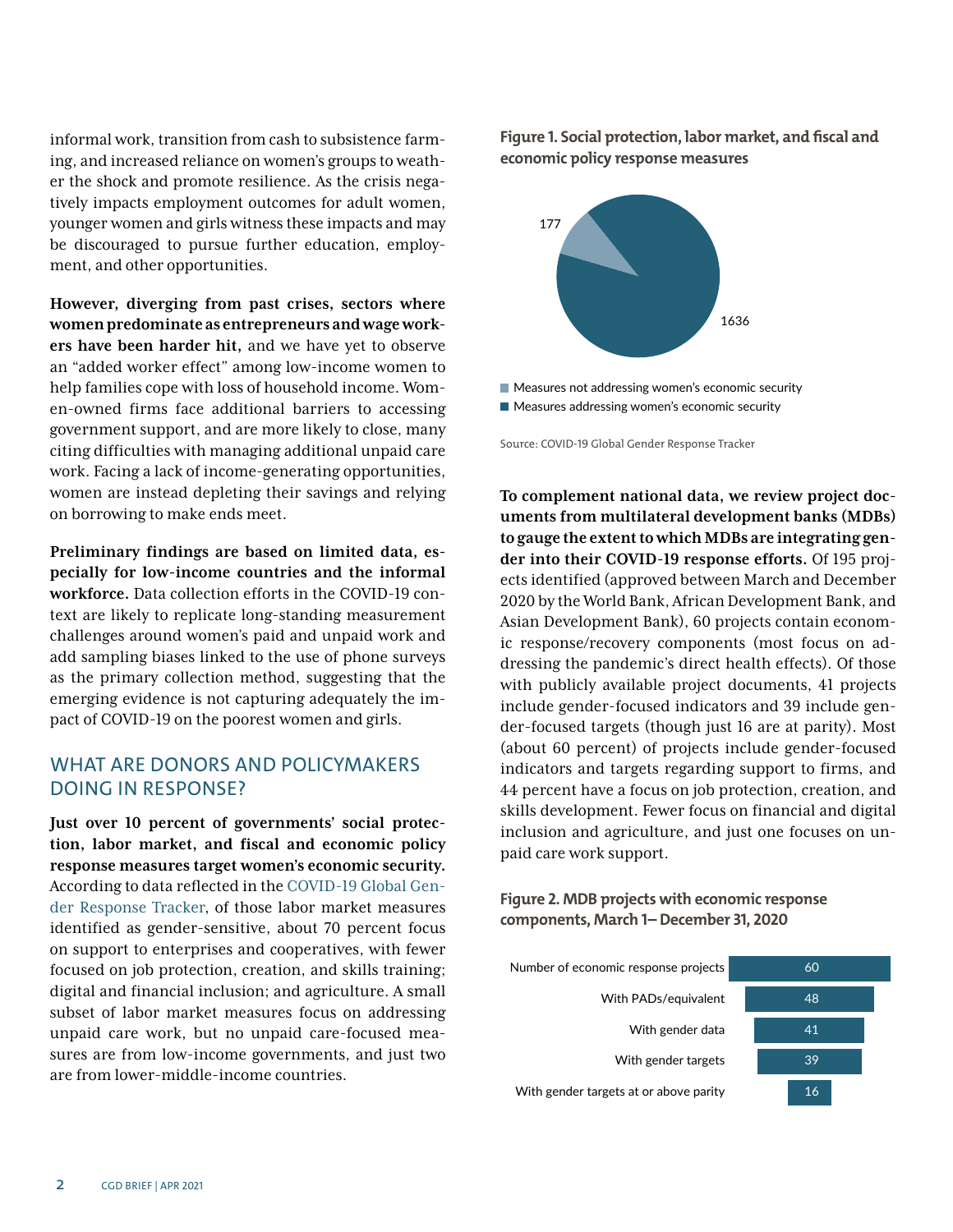## WHAT ELSE IS NEEDED?

#### **Generate more data and evidence**

- · **Fill population data gaps on the gendered impacts of the COVID-19 crisis in low- and middle-income countries,** especially for those who cannot be reached by the mobile phone surveys deployed to understand the crisis' effects. Women and girls lacking access to mobile phones are likely most vulnerable to the risks of extreme poverty and food and shelter insecurity as a result of income loss, but policies and programs designed based on data that excludes them will likely be limited in effectiveness.
- · **Address longstanding challenges in measuring women's work,** which include undercounting women's paid activities, especially in informal rural employment and in agriculture, and failing to measure the unpaid care work of women and men. Identifying and agreeing upon a simplified measure (or measures) of women's economic empowerment that can be used cross-culturally should be a priority. This will enable comparisons of economic empowerment outcomes from recovery measures within and across institutions.
- · **Monitor and evaluate the benefits of COVID-19 mitigation and recovery measures** on women and girls. Good monitoring and evaluation requires good gender data and institutional commitment and openness to track progress, learn lessons, and modify policies and programs if needed. Donors and governments should document successes and challenges they are facing in ensuring that their recovery policies and programs benefit women and girls.

### **Act using existing data and evidence**

· **Provide cash assistance and access to saving instruments in the immediate term** to individual women and girls (including through savings groups). The extent to which donors and governments have integrated a focus on gender into COVID-19 cash transfer programs and other forms of social assistance is explored through an [accompanying working paper](https://www.cgdev.org/publication/gendered-dimensions-social-protection-covid-19-context) on the gendered dimensions of social protection in the COVID-19 context.

- · **Expand women's and young women's access to financial services and ICT—emphasizing reaching the excluded.** Expanding individual access to mobile phones, IDs and bank accounts (and reliable lending and saving instruments) is particularly important for empowering women economically. This expansion of access includes both increasing women's demand for these services and fighting often entrenched biases against women in their supply.
- Strengthen active labor market policies directed **at adult and young women,** including hard- and soft-skills vocational and business training programs and financial literacy. There is rich evidence on what works (and what does not) to inform the design of these policies and programs, including the use of a "bundled" approach combining asset provision, skills training, and other forms of support when targeting very poor women.
- Provide tailored support to women-owned busi**nesses.** Women's businesses are hard hit because they are heavily concentrated in personal service industries that rely, at least traditionally, on face-to-face interaction. Helping them adapt, including by improving digital access, literacy, and skills, should be a priority both for short-term business survival and long-term business growth. Government grants to help businesses survive long enough to adapt and recover are especially important for women entrepreneurs.
- Similarly, provide tailored interventions to women **farmers.** The majority of women small and subsistence level farmers working on their own plots or the family farm need a package of bundled interventions, including access to land titles, credit, agricultural markets, technologies, and training, to improve their farm productivity and income. Importantly, the supply of agricultural services and products has to target women farmers rather than overlooking them (a commonplace occurrence in the past—and a risk based on our review of donor and policy responses to date).
- **Strengthen the care economy.** Though evidence is scant on the extent to which care burdens have increased for women and girls in lower-income contexts, care responsibilities are a very real constraint for women entrepreneurs as well as women workers.